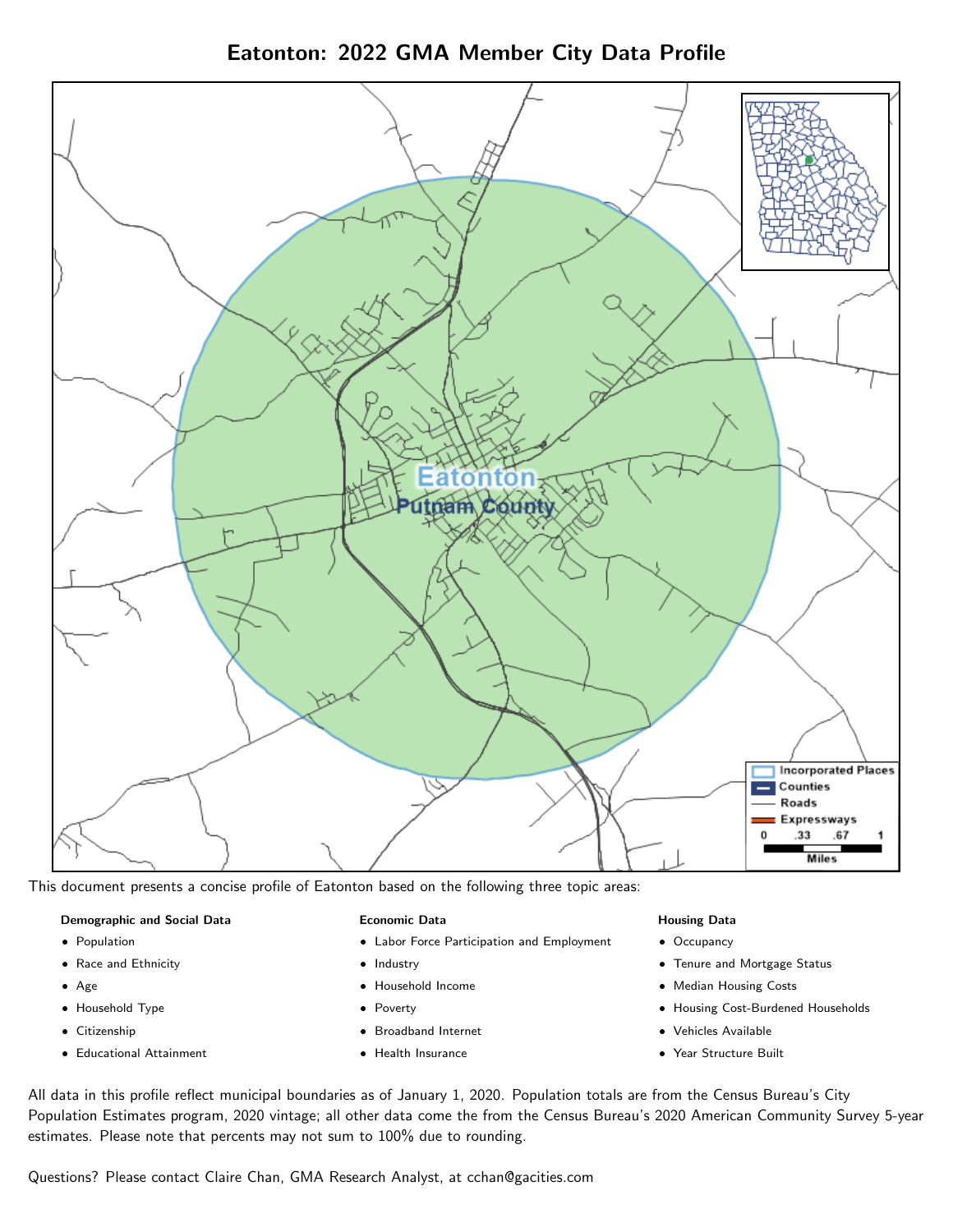# Eatonton: Demographic and Social





**Citizenship** 



Source: American Community Survey, 2020 5-year estimates, table B05002 Source: American Community Survey, 2020 5-year estimates, table B15002





Source: U.S. Census Bureau, City Population Estimates, 2020 vintage Source: American Community Survey, 2020 5-year estimates, table B03002

# Household Type



Source: American Community Survey, 2020 5-year estimates, table B01001 Source: American Community Survey, 2020 5-year estimates, table B11001

## Educational Attainment



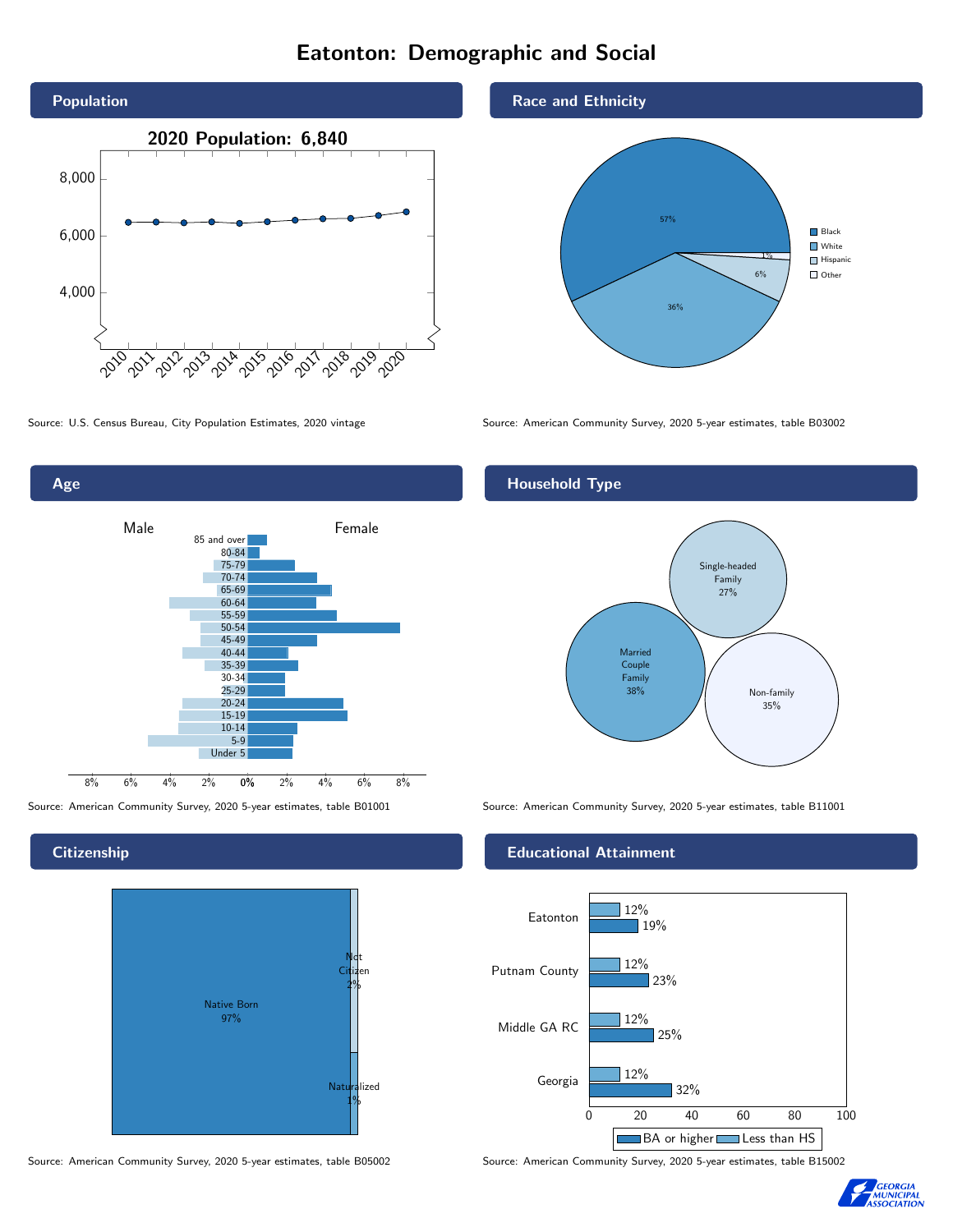# Eatonton: Economic



Source: American Community Survey, 2020 5-year estimates, table B23001 Note: Unemployment rate is based upon the civilian labor force.



Source: American Community Survey, 2020 5-year estimates, tables B19013 and B19025 Source: American Community Survey, 2020 5-year estimates, table B17010



#### Middle GA RC

# Industry

| Agriculture, forestry, fishing and hunting, and mining      | $1\%$ |
|-------------------------------------------------------------|-------|
| Construction                                                | 4%    |
| Manufacturing                                               | 17%   |
| <b>Wholesale Trade</b>                                      | $1\%$ |
| Retail Trade                                                | 22%   |
| Transportation and warehousing, and utilities               | 6%    |
| Information                                                 | $1\%$ |
| Finance and insurance, real estate, rental, leasing         | 5%    |
| Professional, scientific, mgt, administrative, waste mgt    | 9%    |
| Educational services, and health care and social assistance | 16%   |
| Arts, entertainment, recreation, accommodation, food        | 12%   |
| service                                                     |       |
| Other services, except public administration                | 3%    |
| Public administration                                       | 3%    |

Source: American Community Survey, 2020 5-year estimates, table C24030

### Poverty



## Health Insurance



Source: American Community Survey, 2020 5-year estimates, table B28002 Source: American Community Survey, 2020 5-year estimates, table B18135